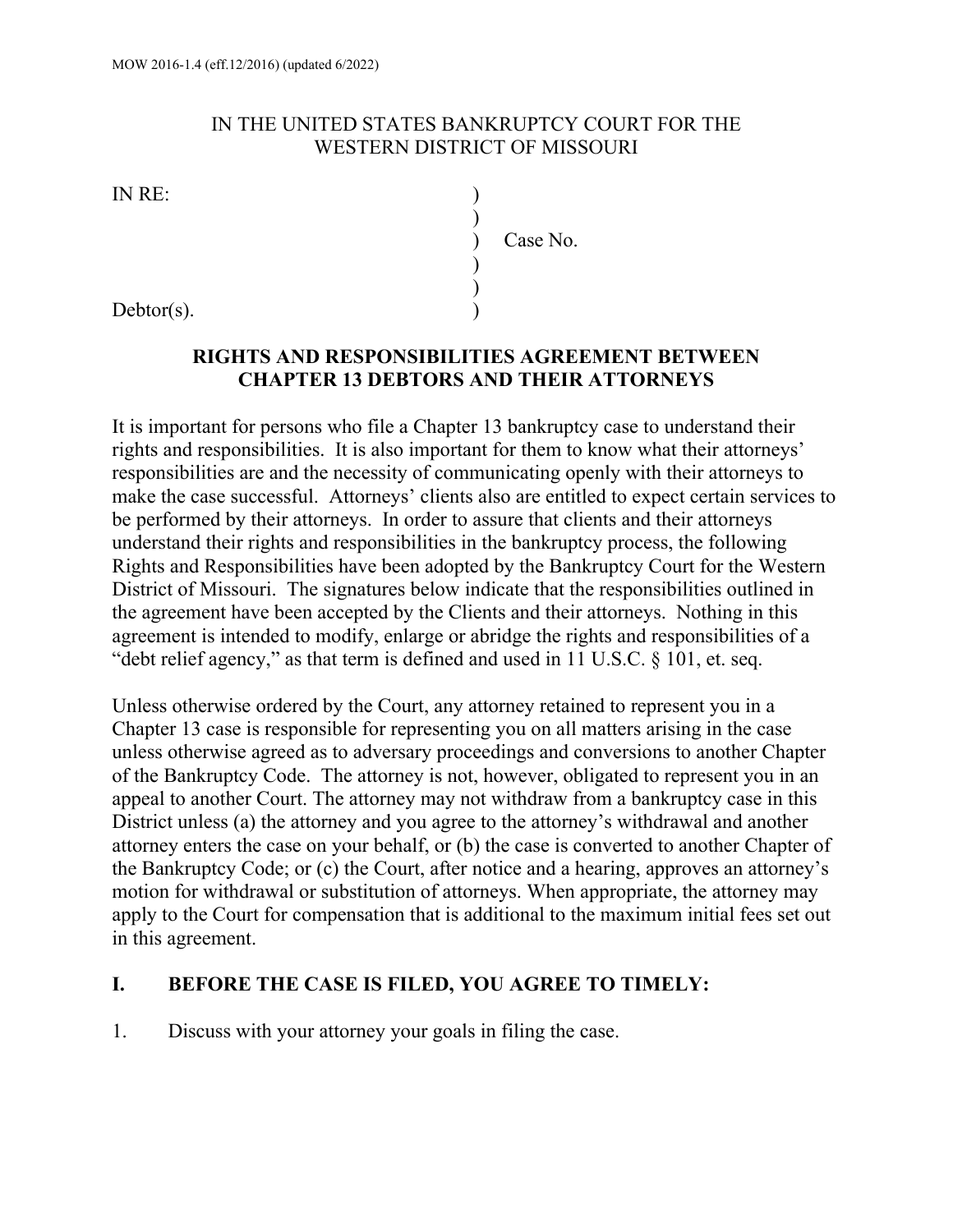- 2. Cooperate with your attorney in preparing all required bankruptcy papers and documents, thoroughly reviewing drafts of documents, and advising your attorney of corrections needed.
- 3. Provide your attorney with all documentation he or she requests, including but not limited to accurate copies of the following documents:

 a. Certificate of Credit Counseling, together with the debt repayment plan, if any, prepared by the nonprofit budget and credit counseling agency that provided individual counseling services to you prior to bankruptcy.

 b. Proof of income you received from all sources in the 6-month period before your case was filed. Some examples include paycheck stubs, Social Security statements, worker's compensation payments, income from rental property, pensions, disability payments, self-employment income, child and spousal support, and other payments. If you are self-employed or own a business, you should provide report(s) disclosing monthly income and expenses for the 6-month period before the filing date.

 c. If another person is expected to contribute to your Chapter 13 case, proof of that person's income and ability to pay.

 d. Copies of federal and state income tax returns, or transcripts of returns, for the most recently ended tax year, as well as any other returns requested by your attorney.

 e. Proof of your identity and Social Security number. Some examples are your driver's license, passport, or other document containing your photograph.

 f. A record of your interest, if any, in an educational individual retirement account or a qualified State tuition program.

 g. The name, address and telephone number of any person or state agency to whom you owe back child or spousal support or make current child or spousal support payments. Include all supporting documents for the payments. Some examples of supporting documents are a court order, a declaration of voluntary support payments, a separation agreement, a divorce decree, and a property settlement agreement.

h. Any insurance policies requested by your attorney.

i. Documents relating to any inheritance to which you are entitled.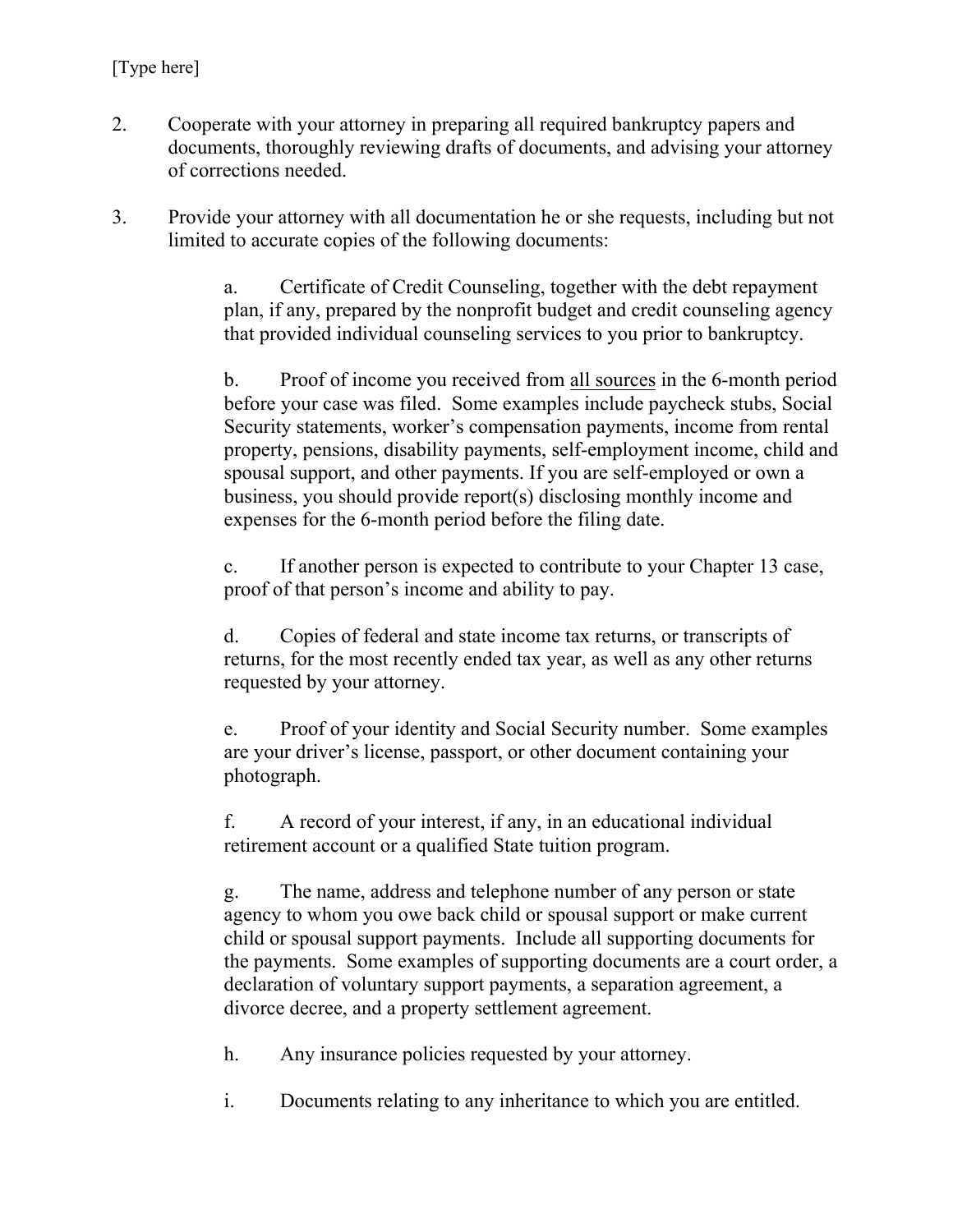j. Documents relating to any legal action in which you are a party.

## **II. AFTER THE CASE IS FILED, YOU AGREE TO TIMELY AND PROMPTLY COMPLY WITH ALL APPLICABLE CHAPTER 13 RULES AND PROCEDURES, INCLUDING BUT NOT LIMITED TO:**

- 1. Keep the chapter 13 trustee and your attorney informed of your current address and telephone number and employment status.
- 2. Attend the  $\S 341(a)$  meeting of creditors at the time(s) ordered.
- 3. Make all required Chapter 13 plan payments on time.
- 4. Sign a payroll deduction order, if one is required.
- 5. Inform your attorney of any change in your marital status, the commencement of any child support or spousal support obligation, or any change in any existing child support or spousal support obligation.
- 6. Inform your attorney of any wage garnishments, seizure of assets or liens that occur or continue after the filing of your bankruptcy case.
- 7. Contact your attorney if you lose your job, if your income increases, if you have new or unexpected financial problems, or if you receive (or find out that you might be entitled to receive) any money or property from an inheritance or legal action.
- 8. Inform your attorney of any change in a creditor's address or in the amount of any payment you are required to make.
- 9. Keep records of all mortgage payments you make to secured creditors during the case.
- 10. Provide copies of all federal and state tax returns or transcripts to your attorney when requested, and pay over to your attorney or the trustee, as directed, the nonexempt portion of any tax refunds.
- 11. Contact your attorney if any tax refunds are seized or are not received when expected.
- 12. Contact your attorney if you are sued during the case or if you file a lawsuit or intend to settle any dispute relating to events that occurred either before or after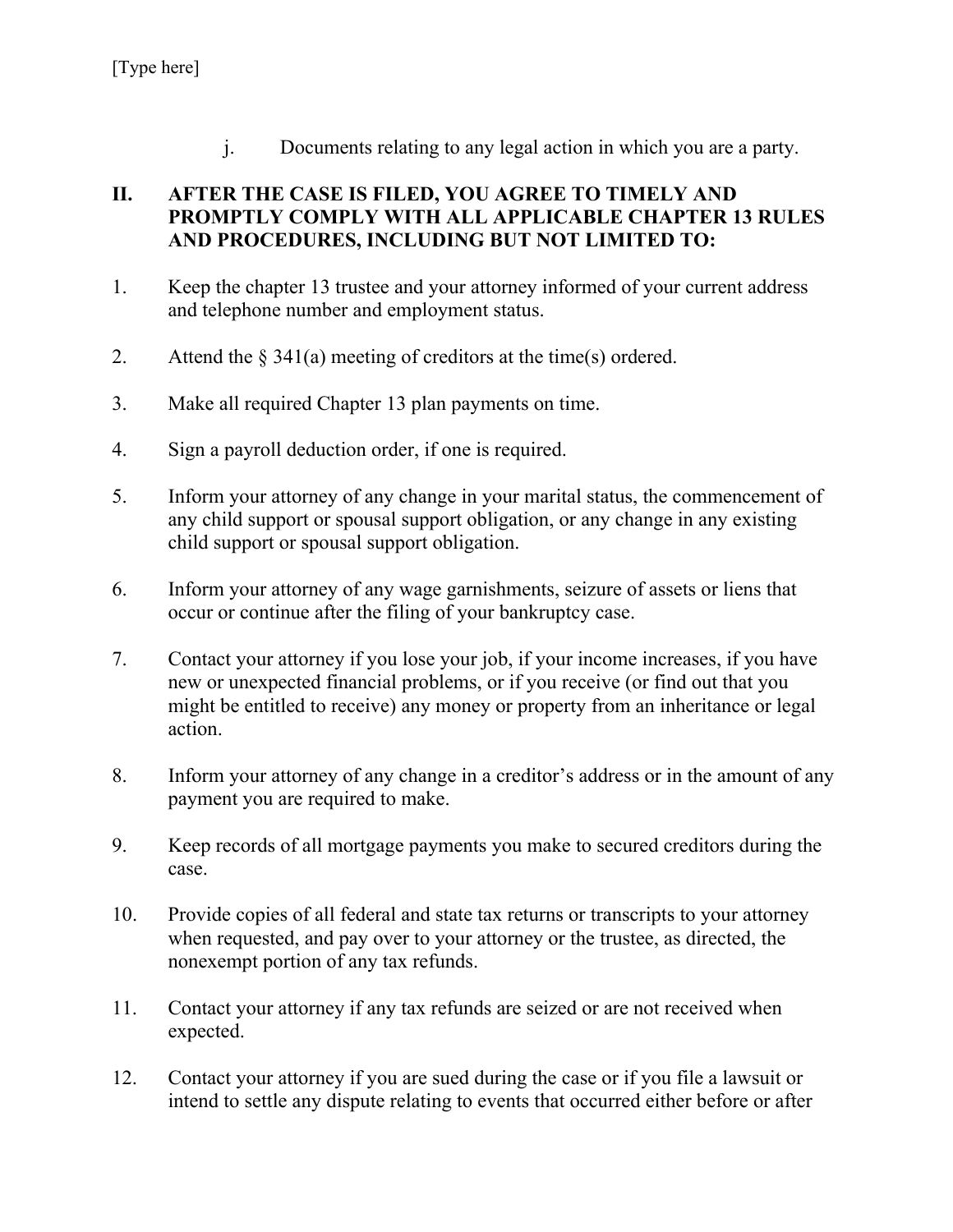the filing of your bankruptcy case.

- 13. Contact your attorney before buying or selling any real estate, before buying or selling any unencumbered personal property with a value of more than \$2,500.00, or before incurring any debt in excess of \$2,500.00. Requests to incur debt of \$2,500 or less may be submitted directly to the Chapter 13 trustee.
- 14. Provide on a timely basis all information or documentation requested by your attorney, including all information needed to respond to any motion or objection seeking relief in your bankruptcy case.
- 15. Provide your attorney with all documentation necessary to comply with any audit request.
- 16. Respond promptly to all communications from your attorney.

### **III. BEFORE THE CASE IS FILED, YOUR ATTORNEY AGREES TO PROVIDE ALL SERVICES NECESSARY FOR REPRESENTATION, INCLUDING BUT NOT LIMITED TO:**

Attorney will personally:\*

- 1. Meet with you to review your assets, liabilities, income, and expenses.
- 2. Counsel you regarding the advisability of filing either a Chapter 13 or a Chapter 7 case, discuss bankruptcy procedures, and answer your questions.
- 3. Review the completed bankruptcy petition, statements, schedules, and all amendments with you.
- 4. Explain to you that the attorney is being engaged to represent you on all matters arising in the Chapter 13 case, and reach an agreement with you on whether the attorney is to represent you in adversary proceedings that might be filed in the case, or if the case is converted to another Chapter.
- 5. Explain to you the attorney's fees that are being charged in the case, how and when those attorney's fees are determined and paid, and whether additional fees will be charged for representation in adversary proceedings that might be filed in the case, or in the event the case is converted to another Chapter.
- 6. Explain to you which payments must be made directly to creditors by you and which payments will be made through the Chapter 13 plan.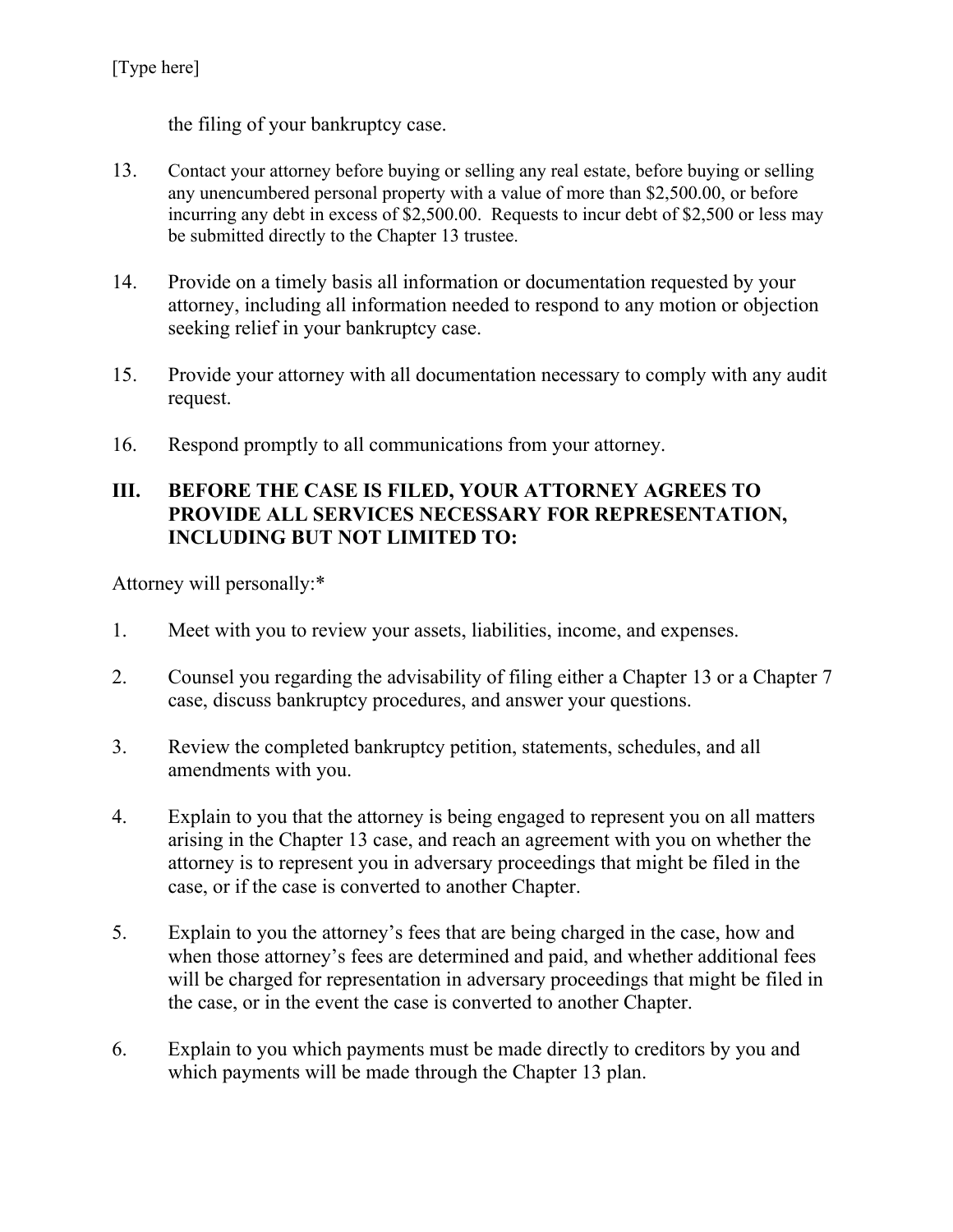- 7. Explain to you how, when, and where to make the Chapter 13 plan payments.
- 8. Explain to you how, when, and where to make your mortgage payments after the bankruptcy case is filed.
- 9. Advise you of the need to maintain appropriate insurance, such as homeowner's insurance on your home and liability, collision, and comprehensive insurance on vehicles that are leased or are security for a loan.
- 10. Provide a fully signed copy of this agreement to you.

With the assistance of staff under his or her supervision, your attorney will:

- 11. Verify the number and status of any prior bankruptcy case(s) filed by you or any related entity.
- 12. Timely prepare and file your petition, statements, schedules, required documents and certificates, and all necessary amendments to these filings.

\* The term "personally" means that the described service will be performed only by an attorney who is a member in good standing of the Bar and admitted to practice before the bankruptcy court. The service shall not be performed by a non-attorney even if that individual is employed by the attorney and is under the direct supervision and control of that attorney.

### **IV. AFTER THE CASE IS FILED, YOUR ATTORNEY AGREES TO PROVIDE ALL SERVICES NECESSARY FOR REPRESENTATION, INCLUDING BUT NOT LIMITED TO:**

- 1. Advise you of the requirement to attend the  $\S$  341(a) meeting of creditors and inform you of the date, time, and place of the meeting. In the case of a joint filing, inform you and your spouse that both of you must appear at the meeting.
- 2. Inform you that you must be punctual for the  $\S$  341(a) meeting of creditors or the meeting may be continued to a later date.
- 3. Attend the § 341(a) meetings and any court hearings, either personally or through another attorney from his or her firm or through an appearance attorney who has been adequately briefed on the case.
- 4. Advise you if an appearance attorney will stand in for him or her at the  $\S 341(a)$ meeting or any court hearing, and explain to you in advance, if possible, the role and identity of the appearance attorney. In any event, it is your attorney's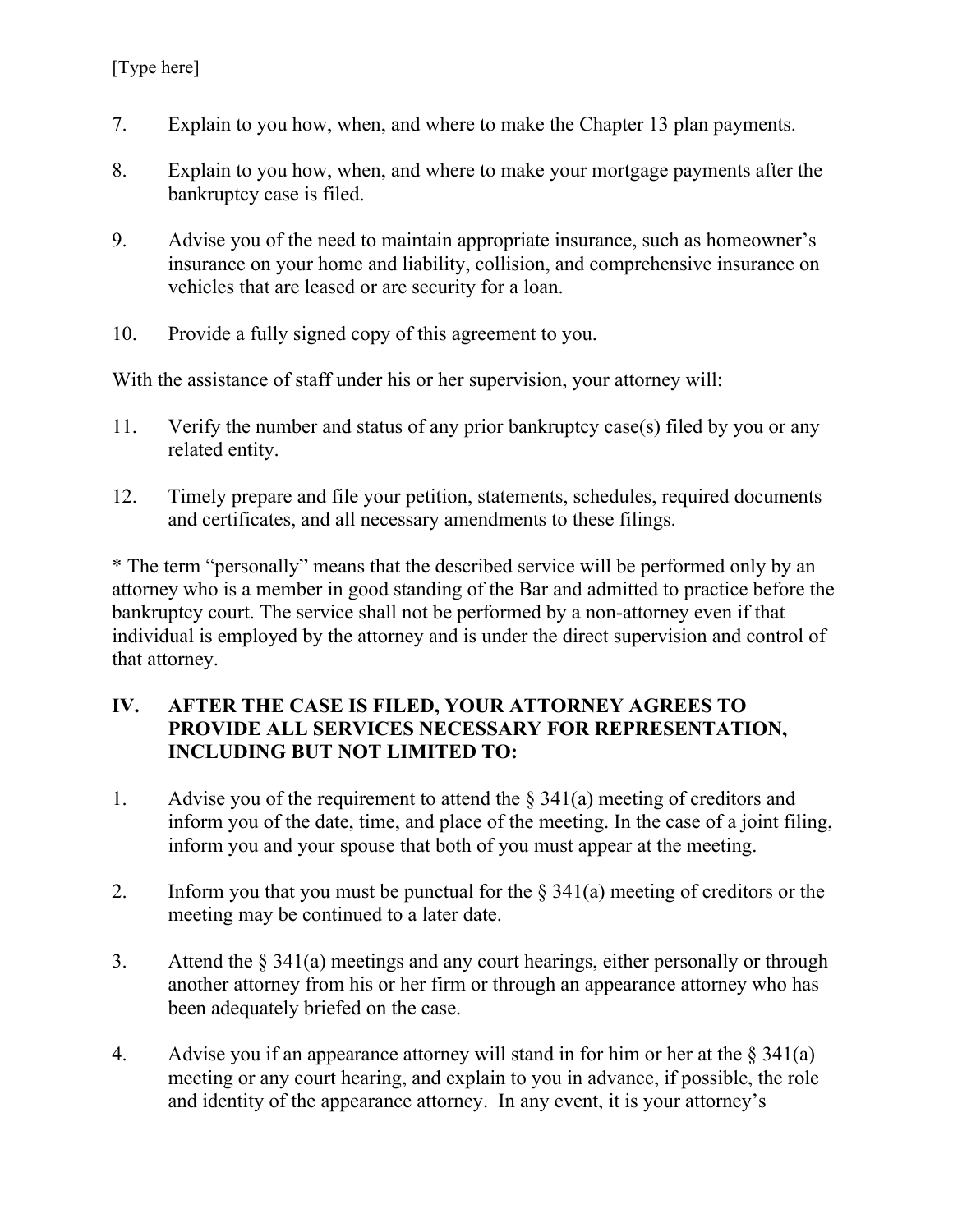responsibility to adequately prepare the appearance attorney for the meeting or hearing by providing all documents and information in sufficient time to allow for proper representation of you.

- 5. Serve the Chapter 13 plan on all creditors and other parties on a timely basis.
- 6. Submit to the Chapter 13 trustee on a timely basis properly documented proof of all sources of income for you.
- 7. Notify you on a timely basis if any pleading seeking relief against you is filed. This notification shall specify a deadline by which you should contact your attorney to discuss a response to the pleading and may state that if you do not contact the attorney timely, such attorney may choose not to file a response. Such notification should explain the potential consequences of not filing a response to the pleading.
- 8. If your attorney is contacted by you on a timely basis, as provided in paragraph 7, such attorney will timely respond in an appropriate manner to any pleading seeking relief against you.
- 9. Prepare, file, and serve on a timely basis any necessary amended statements and schedules and any change of address, based on information provided by you.
- 10. Monitor all information filed in your case for accuracy and completeness, including but not limited to reviewing the order of confirmation, the claims register, and notices concerning the payment of claims, and promptly notify the trustee of any problems or discrepancies.
- 11. File objections to claims when appropriate.
- 12. Prepare and file proofs of claim for creditors when appropriate.
- 13. Prepare, file, and serve timely motions to modify the plan after confirmation, when necessary.
- 14. Explain to you that additional legal fees may be charged for filing or responding to motions after confirmation, and explain that the fees for those services are set or approved by the Court.
- 15. Prepare, file, and serve motions to buy, sell, or refinance real estate or personal property, when appropriate.
- 16. Prepare, file, and serve any other motion that may be necessary to appropriately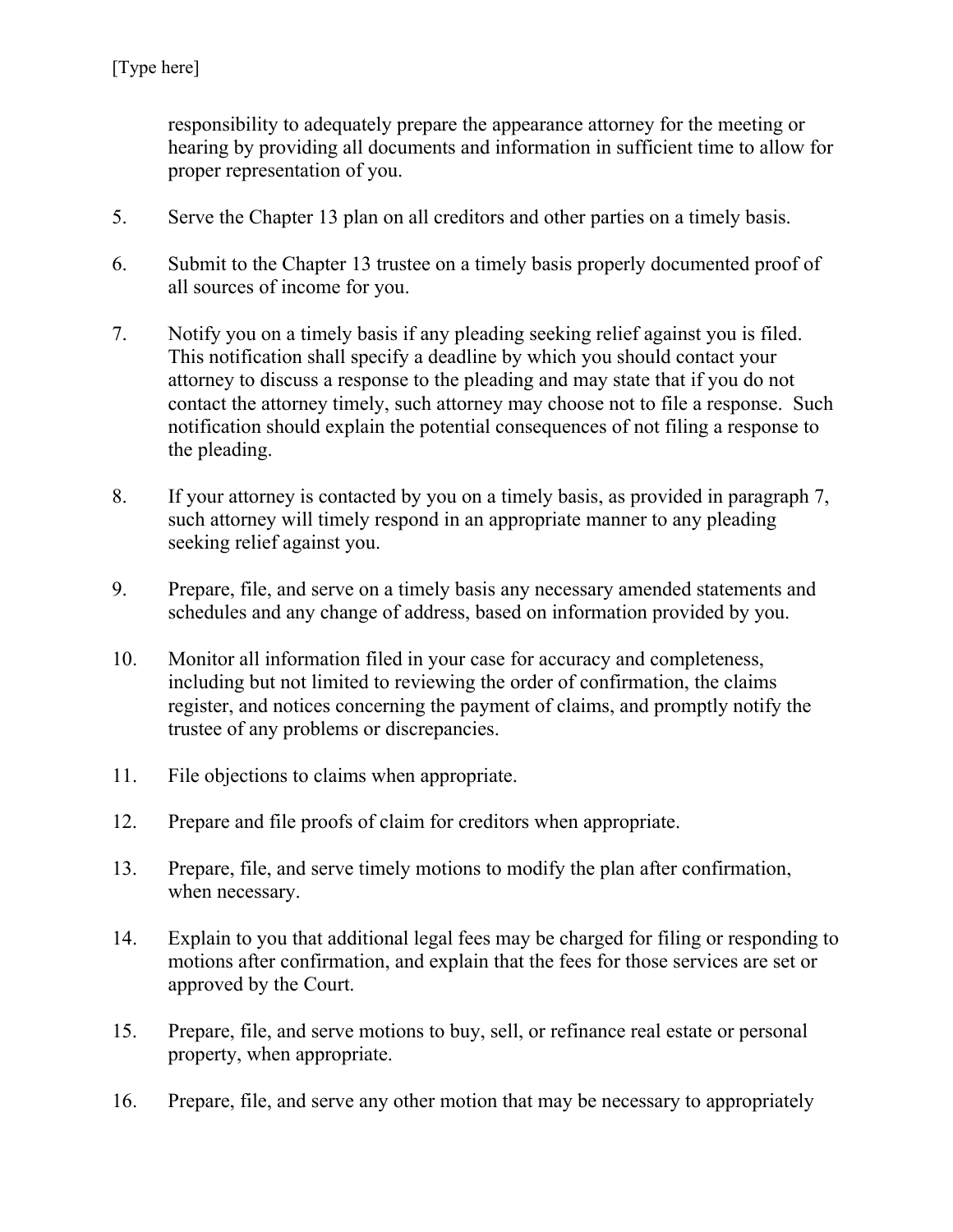represent you in the bankruptcy case, including but not limited to motions to impose or extend the automatic stay, motions to avoid liens on real or personal property, and motions to value the collateral of secured creditors.

- 17. Respond promptly to your questions and communications throughout the term of the plan, and provide all other legal services that are necessary for the administration of the bankruptcy case.
- 18. Unless otherwise agreed before the bankruptcy case is filed, your attorney will represent you in adversary proceedings, including but not limited to objections to discharge and/or dischargeability. Unless otherwise agreed before the case is filed, your attorney will also continue to represent you if the case is converted to another Chapter of the Bankruptcy Code. The attorney is not, however, obligated to represent you in an appeal to another Court.
- 19. If your attorney has not been retained to represent you in adversary proceedings, and an adversary proceeding is then filed against you, the attorney will, within 7 days after receiving notice of the adversary proceeding, explain to you the estimated cost of providing representation in the adversary proceeding, the risks and consequences of an adverse judgment, and the risks and consequences of proceeding without counsel. In addition, the attorney shall advise you of the date by which a response to the adversary proceeding is due in order to avoid a judgment being entered against you based on your failure to respond. And, the attorney shall advise whether you may be eligible to participate in a program in your part of the district to provide eligible debtors with attorneys at no or reduced charge, and who to contact about participation in such a program.
- 20. Advise you of the requirement to complete an instructional course in personal financial management, and the consequences of not doing so.
- 21. Represent you at a discharge hearing, if required.
- 22. Represent you in connection with any audit request.

## **V. ALLOWANCE AND PAYMENT OF ATTORNEYS' FEES**

The guidelines in this District for payment of attorneys' fees in Chapter 13 cases without a detailed fee application provide for maximum initial fees of \$4,100 for legal services provided up to confirmation of the Chapter 13 Plan, in a below median family income case (\$4,600 in an above median family income case.) In this case, the parties agree that the fee for these pre-confirmation services will be \$ , payable as follows:

 $\mathcal{L}_\text{max} = \frac{1}{2} \sum_{i=1}^n \mathcal{L}_\text{max}(\mathbf{z}_i - \mathbf{z}_i)$  $\mathcal{L}_\text{max} = \frac{1}{2} \sum_{i=1}^n \mathcal{L}_\text{max}(\mathbf{z}_i - \mathbf{z}_i)$